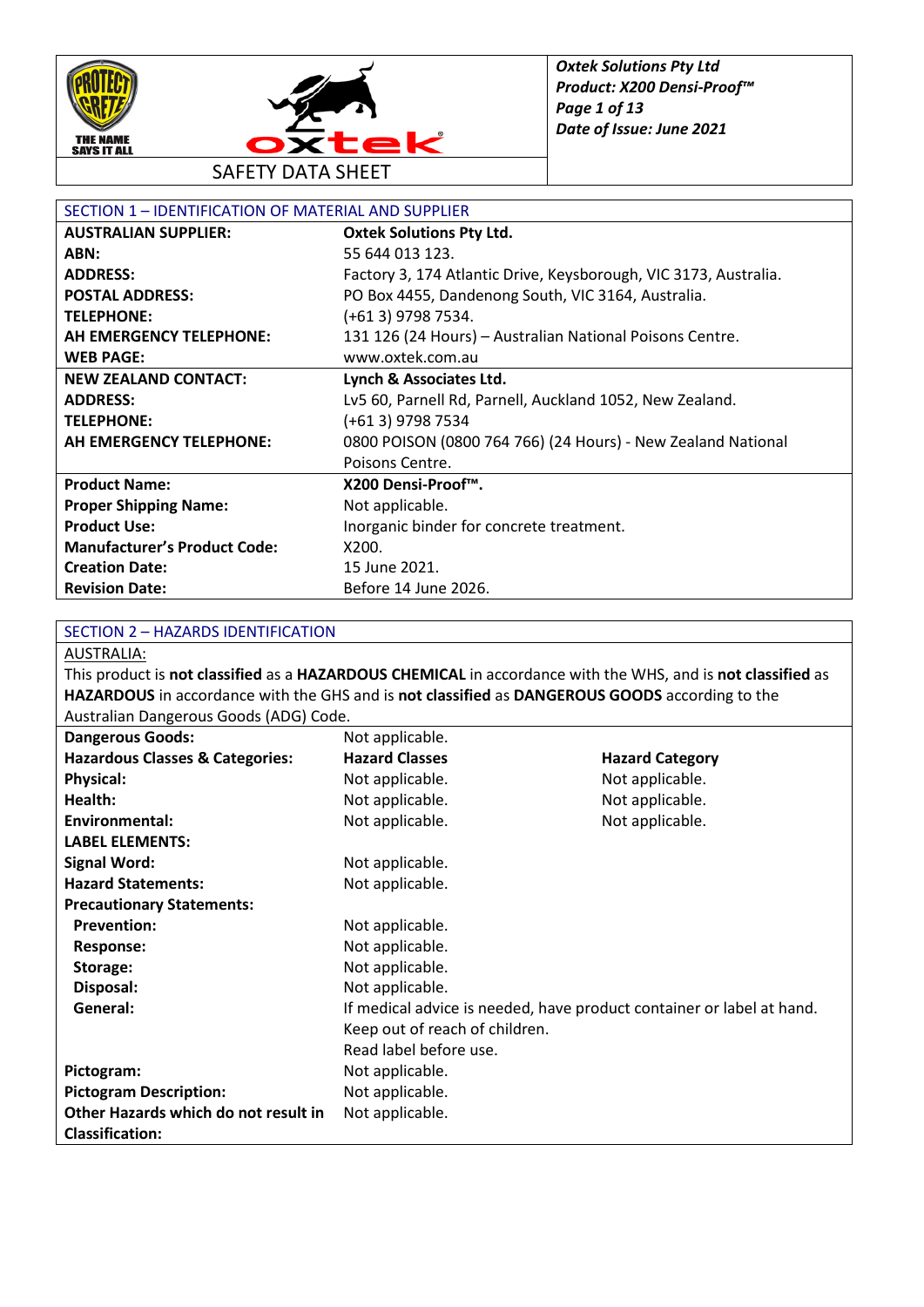



SECTION 2 – HAZARDS IDENTIFICATION (CONTINUED)

#### NEW ZEALAND:

This product is **not classified** as **HAZARDOUS** according to the New Zealand Hazardous Substances (Hazard Classification) Notice 2020, and is **not classified** as **Dangerous Goods** for transport, according to the New Zealand Standard NZS 5433:2020 Transport of Dangerous Goods on Land.

| Dangerous Goods:                           | Not applicable.       |                        |
|--------------------------------------------|-----------------------|------------------------|
| <b>Hazardous Classes &amp; Categories:</b> | <b>Hazard Classes</b> | <b>Hazard Category</b> |
| <b>Physical:</b>                           | Not applicable.       | Not applicable.        |
| Health:                                    | Not applicable.       | Not applicable.        |
| Environmental:                             | Not applicable.       | Not applicable.        |
| <b>LABEL ELEMENTS:</b>                     |                       |                        |
| <b>Signal Word:</b>                        | Not applicable.       |                        |
| <b>Hazard Statements:</b>                  | Not applicable.       |                        |
| <b>Precautionary Statements:</b>           |                       |                        |
| <b>Prevention:</b>                         | Not applicable.       |                        |
| Response:                                  | Not applicable.       |                        |
| Storage:                                   | Not applicable.       |                        |
| Disposal:                                  | Not applicable.       |                        |
| Pictogram:                                 | Not applicable.       |                        |
| <b>Pictogram Description:</b>              | Not applicable.       |                        |
| Other Hazards which do not result in       | Not applicable.       |                        |
| <b>Classification:</b>                     |                       |                        |

| SECTION 3 - COMPOSITION / INFORMATION ON INGREDIENTS |                    |                         |
|------------------------------------------------------|--------------------|-------------------------|
| Ingredients:                                         | <b>CAS Number:</b> | <b>Proportion:</b>      |
| Inorganic Alkali Silicates (Non-Hazardous)           | Proprietary        | $10 - 30\% \text{ w/w}$ |
| <b>Inorganic Silicon Compounds (Non-Hazardous)</b>   | Proprietary        | $< 1\%$ w/w             |
| <b>Other Compounds (Non-Hazardous)</b>               | Proprietary        | $< 1\%$ w/w             |
| Water                                                | 7732-18-5          | To 100% w/w             |
| <b>Total</b>                                         |                    | 100% w/w                |

| SECTION 4 - FIRST AID MEASURES        |                                                                                                                                                                                                                                                                                            |
|---------------------------------------|--------------------------------------------------------------------------------------------------------------------------------------------------------------------------------------------------------------------------------------------------------------------------------------------|
| <b>Scheduled Poisons (AUSTRALIA):</b> | Poisons Information Centre in each Australian State capital city can<br>provide additional assistance for scheduled poisons. (Phone Australia 13<br>1 126) or a doctor (at once).                                                                                                          |
| <b>Scheduled Poisons</b>              | New Zealand National Poisons Centre can provide additional assistance                                                                                                                                                                                                                      |
| (NEW ZEALAND):                        | for scheduled poisons. Phone 0800 POISON (or 0800 764 766) or a<br>doctor (at once).                                                                                                                                                                                                       |
| <b>First Aid Facilities Required:</b> | Eye wash fountains and a general washing facility should be easily<br>accessible in the immediate work area.                                                                                                                                                                               |
| Inhalation:                           | Remove victim from exposure and to ventilated air - avoid becoming a<br>casualty. Seek medical advice if necessary.                                                                                                                                                                        |
| <b>Ingestion (Swallowed):</b>         | If swallowed DO NOT induce vomiting. Immediately rinse out mouth<br>with water. Never give anything by mouth to an unconscious patient. If<br>vomiting occurs naturally, have victim lean forward to reduce the risk of<br>aspiration into the lungs. Get to a doctor or hospital quickly. |
| <b>Skin Contact:</b>                  | Remove affected person from source of contamination. If skin or hair<br>contact occurs, remove contaminated clothing and flush skin and hair<br>with running water. Get medical attention promptly if symptoms occur<br>after washing.                                                     |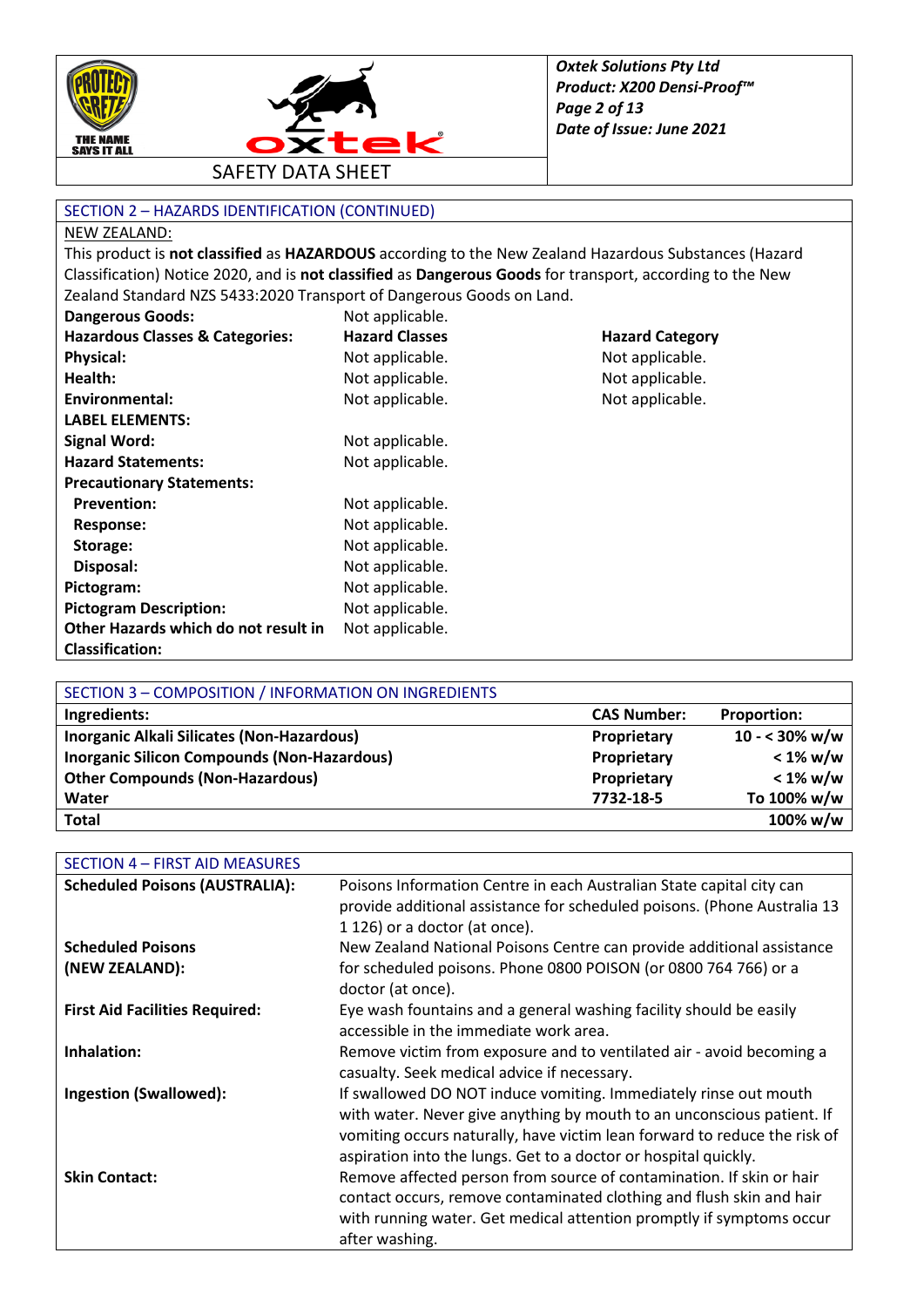



### SECTION 4 – FIRST AID MEASURES (CONTINUED)

| <b>Eye Contact:</b>                | Remove victim immediately from source of exposure. If in eyes, hold        |
|------------------------------------|----------------------------------------------------------------------------|
|                                    | eyelids apart and flush the eye continuously with running water. Make      |
|                                    | sure to remove any contact lenses from the eyes before rinsing. Continue   |
|                                    | flushing until advised to stop by a Poisons Information Centre (e.g. phone |
|                                    | Australia 131 126; New Zealand 0800 764 766) or a doctor, or for at least  |
|                                    | 15 minutes. Get medical attention immediately.                             |
| <b>Protection of First-aiders:</b> | No special precautions are envisaged to be required.                       |
| <b>Advice to Doctor:</b>           | No specific antidote. Treat symptomatically. Poisons Information Centre    |
|                                    | in each Australian State capital city or New Zealand National Poisons      |
|                                    | Centre can provide additional assistance for scheduled poisons.            |

| <b>SECTION 5 - FIRE FIGHTING MEASURES</b> |                                                                             |  |
|-------------------------------------------|-----------------------------------------------------------------------------|--|
| <b>Hazards from Combustion</b>            | Product itself is not combustible. If this product is subject to combustion |  |
| <b>Products:</b>                          | in a general fire it will undergo hazardous decomposition that will yield   |  |
|                                           | the formation and release of hazardous substances including but not         |  |
|                                           | limited to Carbon monoxide (CO), Carbon dioxide (CO2), and other            |  |
|                                           | possibly toxic gases and vapours.                                           |  |
| <b>Suitable Extinguishing Media:</b>      | Define extinguishing measures according to neighbouring conditions.         |  |
| <b>Unsuitable Extinguishing Media:</b>    | Not applicable.                                                             |  |
| <b>Precautions for Fire Fighting:</b>     | Wear a self-contained breathing apparatus (SCBA) with a full-face piece     |  |
|                                           | operated in the positive pressure demand mode with appropriate turn-        |  |
|                                           | out gear and chemical resistant personal protective equipment. Minimise     |  |
|                                           | exposure. Do not breathe fumes. Contain run-off, prevent by any means       |  |
|                                           | available spillage from entering drains and water course.                   |  |
| <b>Hazchem Code:</b>                      | Not applicable.                                                             |  |
| <b>AERGB:</b>                             | Not applicable.                                                             |  |
| IERG:                                     | Not applicable.                                                             |  |
| <b>Flash Point:</b>                       | Not applicable.                                                             |  |
| <b>Flammability:</b>                      | Product is Non-combustible according to the Australian Code for the         |  |
|                                           | Transport of Dangerous Goods by Road and Rail and the New Zealand           |  |
|                                           | Standard NZS 5433:2020 Transport of Dangerous Goods on Land. No             |  |
|                                           | special measures for fire and explosion protection. If this product is      |  |
|                                           | subject to combustion in a general fire it will undergo hazardous           |  |
|                                           | decomposition that will yield the formation and release of hazardous        |  |
|                                           | substances including but not limited to Carbon monoxide (CO), Carbon        |  |
|                                           | dioxide $(CO2)$ , and other possibly toxic gases and vapours.               |  |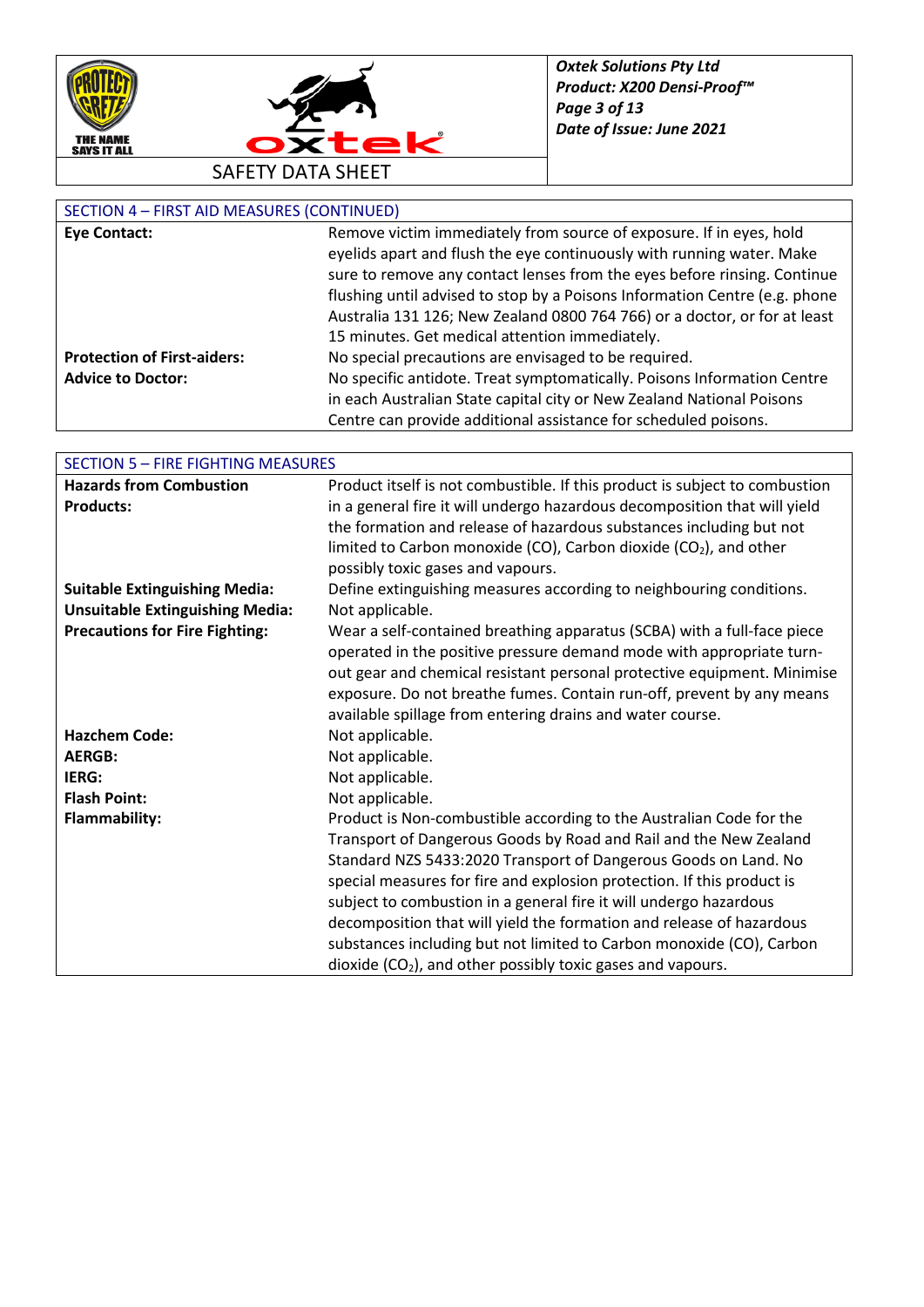



## SECTION 6 – ACCIDENTAL RELEASE MEASURES

| Spills:                                                       |                                                                                                                                          |
|---------------------------------------------------------------|------------------------------------------------------------------------------------------------------------------------------------------|
| <b>Personal Precautions, Protective</b>                       | In case of spill, isolate hazard area and deny entry. Product may represent                                                              |
| <b>Equipment and Emergency</b>                                | a slip hazard. Wear protective clothing as described in Section 8 of this                                                                |
| <b>Procedures:</b>                                            | safety data sheet. Eye contact should be prevented by means of suitable                                                                  |
|                                                               | personal protection equipment. See Section 8, Exposure Controls and                                                                      |
|                                                               | Personal Protection for further information regarding personal                                                                           |
|                                                               | protection. See Section 4, First Aid Measures, for further information.                                                                  |
|                                                               | Eye and face protection: The use of face shields, chemical goggles, or                                                                   |
|                                                               | safety glasses with side shield protection (meeting the requirements of                                                                  |
|                                                               | AS/NZS 1337) is recommended. If exposed to dust or fume, wear dust-                                                                      |
|                                                               | tight goggles (meeting the requirements of AS/NZS 1337).                                                                                 |
|                                                               | Skin protection:                                                                                                                         |
|                                                               | Hand protection: If risk of skin contact, alkaline resistant gloves (e.g.                                                                |
|                                                               | Butyl, Natural Rubber Latex with small amount of Polychloroprene Latex,                                                                  |
|                                                               | Polychloroprene, Nitrile, PolyVinyl Chloride or PVC, Polyvinyl Alcohol or                                                                |
|                                                               | PVAL gloves complying with AS 2161) are recommended. However, due to                                                                     |
|                                                               | variations in glove construction and local conditions, the user should<br>make a final assessment. Gloves should be removed and replaced |
|                                                               | immediately if there is any indication of degradation. Rinse and remove                                                                  |
|                                                               | gloves immediately after use. Wash hands with soap and water. Barrier                                                                    |
|                                                               | cream applied before work may make it easier to clean the skin after                                                                     |
|                                                               | exposure, but does not prevent absorption through the skin.                                                                              |
|                                                               | Clothing: Suitable protective clothing complying with AS/NZS 4501 and                                                                    |
|                                                               | suitable chemical resistant footwear complying with AS/NZS 2210 are                                                                      |
|                                                               | recommended.                                                                                                                             |
|                                                               | Respiratory protective equipment: No special precautions are envisaged                                                                   |
|                                                               | to be required. However, if the product is spilled in case of inadequate                                                                 |
|                                                               | ventilation or if exposure standards are exceeded then use a full-face air                                                               |
|                                                               | purifying respirator (with Class A filter for organic vapours boiling above                                                              |
|                                                               | 65°C) meeting the requirements of AS/NZS 1715 and AS/NZS 1716.                                                                           |
| <b>Environmental Precautions:</b>                             | Do not allow to enter drainage system, surface or ground water. In the                                                                   |
|                                                               | event of product entering waters or drainage system, or polluting soil or                                                                |
|                                                               | plants contact the Environmental Protection Authority or your local                                                                      |
|                                                               | Waste Management Authority.                                                                                                              |
| <b>Methods &amp; Materials for</b>                            |                                                                                                                                          |
| <b>Containment &amp; Cleaning up:</b><br><b>Small Spills:</b> | Absorb spill with material (cloth or paper), then place in chemical waste                                                                |
|                                                               | containers. The wasted material can be disposed of by incineration                                                                       |
|                                                               | (preferably high temperature) by an approved agent according to State,                                                                   |
|                                                               | Territory and/or Local government regulations.                                                                                           |
| Large Spills:                                                 | DO NOT TOUCH SPILLED MATERIAL! Stop leak if possible without risk.                                                                       |
|                                                               | Spilt material should be absorbed into dry, inert material (e.g. sand,                                                                   |
|                                                               | vermiculite, diatomite, acid binders, universal binders, sawdust etc.),                                                                  |
|                                                               | which then can be put into appropriately labelled drums. The wasted                                                                      |
|                                                               | material can be disposed of by incineration (preferably high temperature)                                                                |
|                                                               | by an approved agent according to State, Territory and/or Local                                                                          |
|                                                               | government regulations.                                                                                                                  |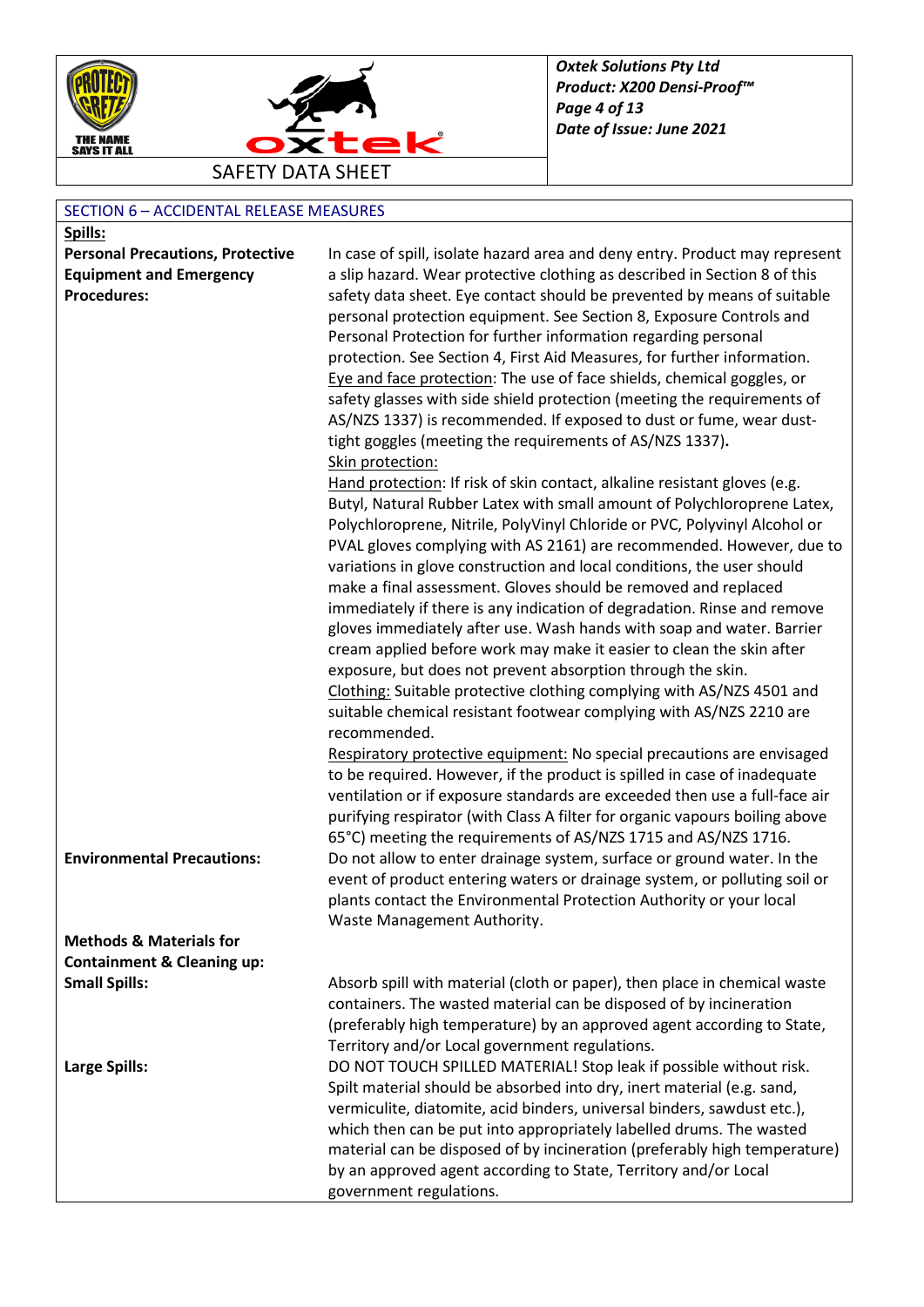



# SECTION 7 – HANDLING AND STORAGE

| <b>Precautions for Safe Handling:</b>    | Avoid all personal contact, including skin and eye contact and             |
|------------------------------------------|----------------------------------------------------------------------------|
|                                          | contamination of clothing. Wear protective clothing when risk of           |
|                                          | exposure occurs. Avoid contact with incompatible materials. When           |
|                                          | handling, DO NOT eat, drink or smoke. Keep containers closed at all times. |
|                                          | Avoid physical damage to containers. Always wash hands with soap and       |
|                                          | water after handling. Work clothes should be laundered separately.         |
|                                          | Launder contaminated clothing before re-use.                               |
| Information about Fire and               | No special measures required. Refer to State Regulations for storage and   |
| <b>Explosion Protection:</b>             | transport requirements.                                                    |
| <b>Conditions for Safe Storage,</b>      | Store away from incompatible substances including acids and light alloys.  |
| including any Incompatibilities:         | Keep containers closed at all times.                                       |
| <b>Storage Class:</b>                    | Corrosive storage.                                                         |
| <b>Requirements for Storerooms &amp;</b> | Do not use light alloy receptacles.                                        |
| <b>Receptacles:</b>                      |                                                                            |
| <b>Unsuitable Materials for</b>          | Aluminium, zinc, glass or ceramic.                                         |
| <b>Receptacles:</b>                      |                                                                            |
| <b>Suitable Materials for</b>            | Steel or stainless steel. Use polyolefin receptacles.                      |
| <b>Receptacles &amp; Pipes:</b>          |                                                                            |
| <b>Further Information about</b>         | Protect from frost.                                                        |
| <b>Storage Conditions:</b>               |                                                                            |

# SECTION 8 – EXPOSURE CONTROLS AND PERSONAL PROTECTION

| <b>Exposure Limits (AUSTRALIA):</b>   | National Occupational Exposure Limits, as published by Safe Work           |
|---------------------------------------|----------------------------------------------------------------------------|
|                                       | Australia:                                                                 |
|                                       | Time-weighted Average (TWA): None established for product.                 |
|                                       | Short Term Exposure Limit (STEL): None established for product.            |
| <b>Exposure Limits (NEW ZEALAND):</b> | Workplace Exposure Standards, as published by The Workplace Group of       |
|                                       | the Department of Labour, Department of Labour, New Zealand:               |
|                                       | Time-weighted Average (TWA): None established for product.                 |
|                                       | Short Term Exposure Limit (STEL): None established for product.            |
| <b>Engineering Controls:</b>          | Product is recommended to be applied using a spray apparatus. In           |
|                                       | outdoor application no special ventilation or breathing equipment is       |
|                                       | required. If applied indoors, extra mechanical ventilation may be required |
|                                       | to facilitate more comfortable breathing and minimize the risk of          |
|                                       | inhalation of vapours.                                                     |
| <b>Personal Protection:</b>           | General protective & hygiene measures: DO NOT SMOKE IN WORK AREA!          |
|                                       | Wear protective clothing as described in Section 8 of this safety data     |
|                                       | sheet. Eye contact should be prevented by means of suitable personal       |
|                                       | protection equipment. See Section 8, Exposure Controls and Personal        |
|                                       | Protection for further information regarding personal protection. See      |
|                                       | Section 4, First Aid Measures, for further information. The usual          |
|                                       | precautionary measures are to be adhered to when handling chemicals.       |
|                                       | Keep away from foodstuffs, beverages and feed. Immediately remove all      |
|                                       | soiled and contaminated clothing. Avoid contact with the eyes and skin.    |
|                                       | When using do not eat, drink or smoke. Wash hands before breaks, at the    |
|                                       | end of each work shift and before eating, smoking and using the toilet.    |
|                                       | Wash promptly if skin becomes wet or contaminated.                         |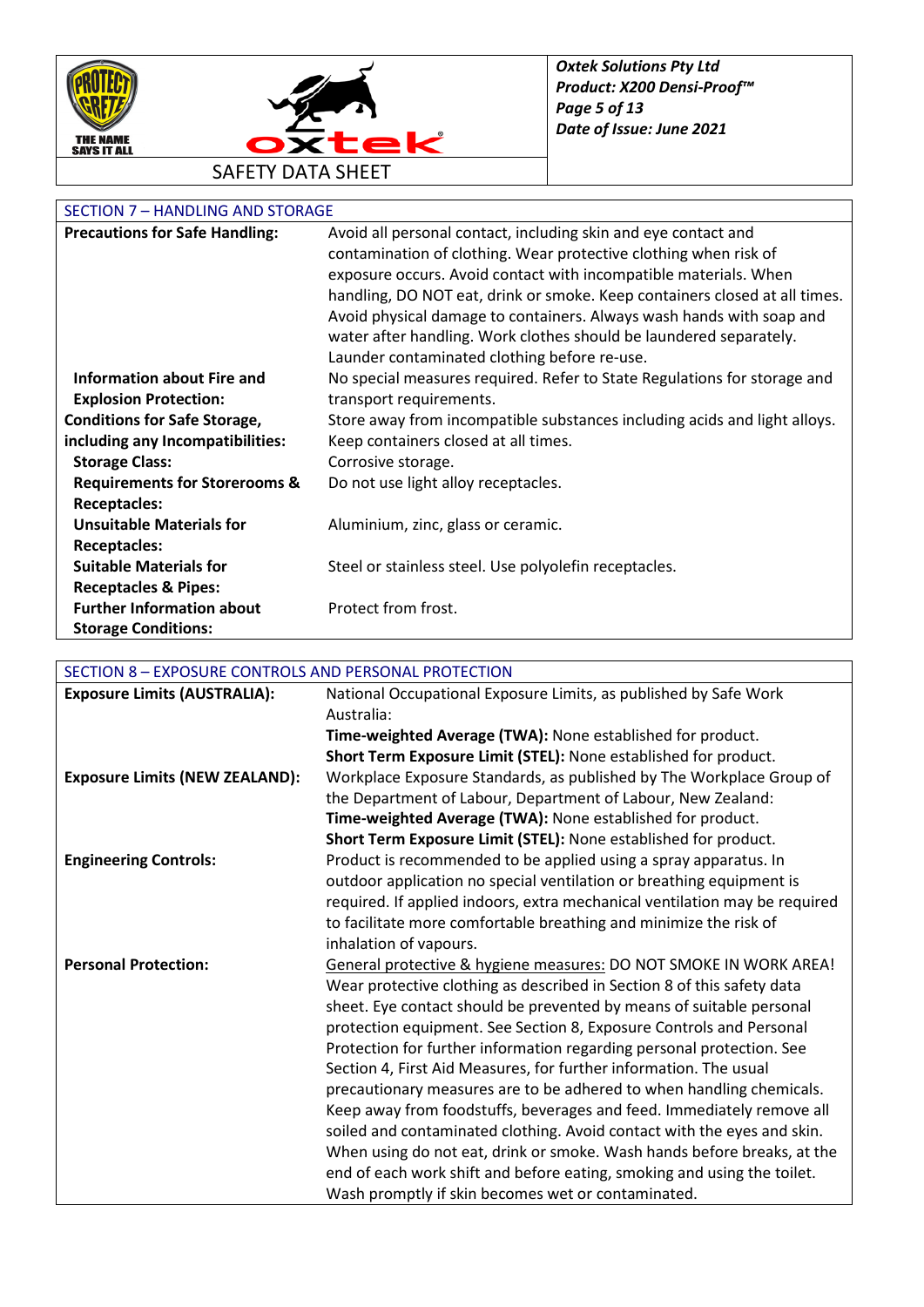



| SECTION 8 - EXPOSURE CONTROLS AND PERSONAL PROTECTION (CONTINUED) |  |
|-------------------------------------------------------------------|--|
|-------------------------------------------------------------------|--|

Eye and face protection: The use of face shields, chemical goggles, or safety glasses with side shield protection (meeting the requirements of AS/NZS 1337) is recommended. If exposed to dust or fume, wear dusttight goggles (meeting the requirements of AS/NZS 1337)**.** Skin protection:

Hand protection: If risk of skin contact, alkaline resistant gloves (e.g. Butyl, Natural Rubber Latex with small amount of Polychloroprene Latex, Polychloroprene, Nitrile, PolyVinyl Chloride or PVC, Polyvinyl Alcohol or PVAL gloves complying with AS 2161) are recommended. However, due to variations in glove construction and local conditions, the user should make a final assessment. Gloves should be removed and replaced immediately if there is any indication of degradation. Rinse and remove gloves immediately after use. Wash hands with soap and water. Barrier cream applied before work may make it easier to clean the skin after exposure, but does not prevent absorption through the skin.

Clothing: Suitable protective clothing complying with AS/NZS 4501 and suitable chemical resistant footwear complying with AS/NZS 2210 are recommended.

Respiratory protective equipment: No special precautions are envisaged to be required. However, if the product is spilled in case of inadequate ventilation or if exposure standards are exceeded then use a full-face air purifying respirator (with Class A filter for organic vapours boiling above 65°C) meeting the requirements of AS/NZS 1715 and AS/NZS 1716.

| SECTION 9 - PHYSICAL AND CHEMICAL PROPERTIES |                                    |
|----------------------------------------------|------------------------------------|
| <b>Physical State:</b>                       | Liquid.                            |
| Appearance:                                  | Low viscosity cloudy-white liquid. |
| Odour:                                       | Almost odourless.                  |
| <b>Odour Threshold:</b>                      | Not available.                     |
| pH:                                          | Ca. 11.4.                          |
| <b>Melting Point/ Freezing Point:</b>        | Not available.                     |
| <b>Initial Boiling Point/ Boiling Range:</b> | $>100^{\circ}$ C @ 760 mm Hg.      |
| <b>Flashpoint:</b>                           | Not applicable.                    |
| <b>Evaporation Rate:</b>                     | Not available.                     |
| Flammability (solid, gas):                   | Not applicable.                    |
| <b>Upper/Lower Flammability or</b>           | Not applicable.                    |
| <b>Explosive Limits:</b>                     |                                    |
| <b>Vapour Pressure:</b>                      | Not available.                     |
| <b>Vapour Density:</b>                       | Not available.                     |
| <b>Relative Density:</b>                     | Ca. 1.10 @ 20°C.                   |
| Solubility:                                  | Fully miscible in water.           |
| <b>Partition coefficient: n-</b>             | Not available.                     |
| octanol/water:                               |                                    |
| <b>Auto-ignition Temperature:</b>            | Product is not self igniting.      |
| <b>Decomposition Temperature:</b>            | Not applicable.                    |
| <b>Viscosity:</b>                            | Low.                               |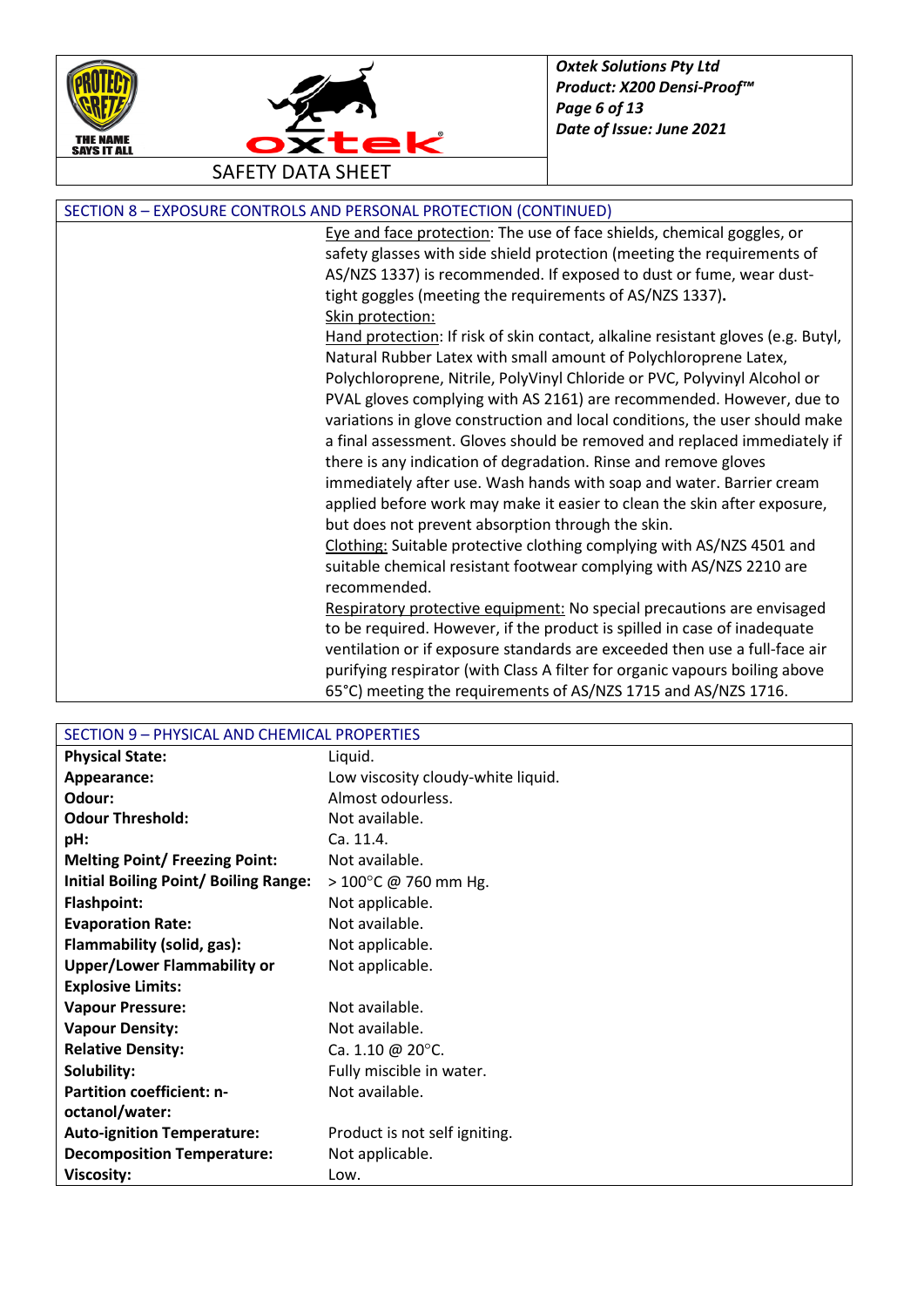



#### SECTION 10 – STABILITY AND REACTIVITY

| No reactivity hazards are known for the material.                                                                                                                                                                                                                                                                                  |
|------------------------------------------------------------------------------------------------------------------------------------------------------------------------------------------------------------------------------------------------------------------------------------------------------------------------------------|
| Stable at normal temperatures and pressure.                                                                                                                                                                                                                                                                                        |
| No decomposition if used according to specifications.                                                                                                                                                                                                                                                                              |
| Strong exothermic reaction with acids. Reacts with light alloys to form<br>hydrogen.                                                                                                                                                                                                                                               |
| Avoid contact with incompatible materials.                                                                                                                                                                                                                                                                                         |
| Acids, light alloys.                                                                                                                                                                                                                                                                                                               |
| None anticipated under normal or recommended handling, storage, and                                                                                                                                                                                                                                                                |
| use conditions. If this product is subject to combustion in a general fire it<br>will undergo hazardous decomposition that will yield the formation and<br>release of hazardous substances including but not limited to Carbon<br>monoxide (CO), Carbon dioxide (CO <sub>2</sub> ), and other possibly toxic gases and<br>vapours. |
|                                                                                                                                                                                                                                                                                                                                    |

### SECTION 11 – TOXICOLOGICAL INFORMATION

| <b>Health Effects:</b>                    |                                                                                           |
|-------------------------------------------|-------------------------------------------------------------------------------------------|
| General:                                  | Alkaline product.                                                                         |
| <b>Acute Toxicity Data (Oral):</b>        | No data for product. On basis of ingredients, LD <sub>50</sub> (Oral, rat) Acute Toxicity |
|                                           | for product calculated at > 5000 mg/kg.                                                   |
| <b>Acute Toxicity Data (Dermal):</b>      | No data for product. On basis of ingredients, LD <sub>50</sub> (Dermal, rat) Acute        |
|                                           | Toxicity for product calculated at > 5000 mg/kg.                                          |
| <b>Acute Toxicity Data (Inhalation):</b>  | No data for product.                                                                      |
| <b>Skin corrosion/irritation:</b>         | Slightly irritant.                                                                        |
| Serious eye damage/irritation:            | Slightly irritant.                                                                        |
| <b>Respiratory or skin sensitisation:</b> | No sensitising effects known.                                                             |
| <b>Germ cell mutagenicity:</b>            | No data for product.                                                                      |
| Carcinogenicity:                          | No data for product.                                                                      |
| <b>Reproductive Toxicity:</b>             | No data for product.                                                                      |
| <b>Specific Target Organ Toxicity</b>     | No data for product.                                                                      |
| (STOT) - single exposure:                 |                                                                                           |
| <b>Specific Target Organ Toxicity</b>     | No data for product.                                                                      |
| (STOT) - repeated exposure:               |                                                                                           |
| <b>Aspiration Hazard:</b>                 | No data for product.                                                                      |
| <b>Chronic Toxicity Data:</b>             | No data for product.                                                                      |
| <b>Information on Possible Routes of</b>  | Inhalation is the primary route of exposure although absorption may                       |
| <b>Exposure:</b>                          | occur through skin contact or following accidental ingestion.                             |
| <b>Ingestion (Swallowing):</b>            | Not to be ingested. Ingestion of product may be harmful and cause upset                   |
|                                           | stomach.                                                                                  |
| <b>Eye Contact:</b>                       | Product contact with eye may be irritating.                                               |
| <b>Skin Contact:</b>                      | Product contact with skin may cause irritation, swelling, or redness. It is               |
|                                           | not expected to cause an allergic skin reaction.                                          |
| Inhalation:                               | Intentional exposure to product vapours is not expected to cause                          |
|                                           | respiratory irritation.                                                                   |
| <b>Other Health Effects:</b>              | Not applicable.                                                                           |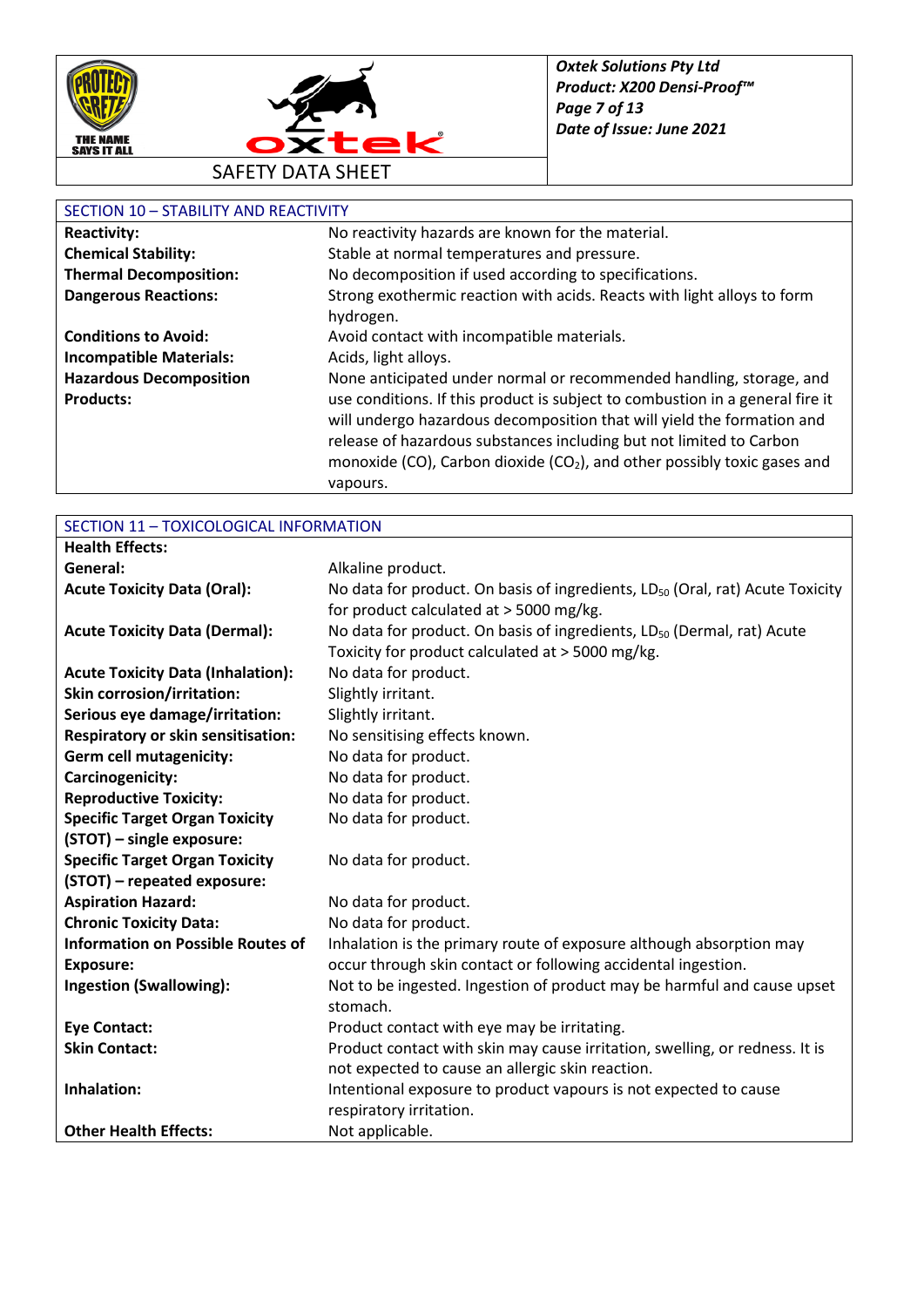



#### SECTION 12 – ECOLOGICAL INFORMATION

| <b>Ecotoxicity:</b>                     | This product is not classified as Hazardous to the aquatic environment                        |
|-----------------------------------------|-----------------------------------------------------------------------------------------------|
|                                         | (according to GHS).                                                                           |
| <b>Fish Toxicity:</b>                   | No data for product.                                                                          |
| <b>Algae Toxicity:</b>                  | No data for product.                                                                          |
| <b>Invertebrates Toxicity:</b>          | No data for product.                                                                          |
| <b>Toxicity to Microorganisms:</b>      | No data for product.                                                                          |
| <b>OECD Biological Degradation:</b>     | No data for product.                                                                          |
| <b>Persistence &amp; Degradability:</b> | Readily eliminable from water. Inorganic product; biotic degradation<br>not applicable.       |
| <b>Behaviour in Sewage Processing</b>   | The product is an alkaline solution. Neutralisation is normally                               |
| <b>Plants:</b>                          | necessary before waste water is discharged into sewage treatment                              |
|                                         | plants.                                                                                       |
| <b>Bioaccumulative potential:</b>       | No data available for product, on basis of ingredients not expected to<br>be bioaccumulative. |
| <b>Mobility in Soil:</b>                | No data for product. Accidental spillage may lead to penetration in the                       |
|                                         | soil and groundwater. However, there is no evidence that this would                           |
|                                         | cause significant adverse ecological effects. Product is fully miscible                       |
|                                         | with water.                                                                                   |
| <b>Other Adverse Effects:</b>           | No data for product.                                                                          |
| General:                                | DO NOT DISCHARGE INTO DRAINS, WATERWAYS, SEWER OR                                             |
|                                         | ENVIRONMENT. Product is fully miscible with water. Do not allow                               |
|                                         | undiluted product or large quantities of it to reach ground water,                            |
|                                         | water course or sewage system. Inform local authorities if this occurs.                       |

| SECTION 13 - DISPOSAL CONSIDERATIONS                    |                                                                                                                                                                                                                                                                                                    |
|---------------------------------------------------------|----------------------------------------------------------------------------------------------------------------------------------------------------------------------------------------------------------------------------------------------------------------------------------------------------|
| <b>Disposal methods:</b>                                |                                                                                                                                                                                                                                                                                                    |
| Product:                                                | Recommended that it can be disposed of with rumble after<br>solidification following consultation with the waste disposal facility<br>operator according to State, Territory and/or Local government<br>regulations, pertinent authorities and adhering to the necessary<br>technical regulations. |
| <b>Individual Protection Measures:</b>                  | Refer to Individual Protection Measures Including Personal Protective<br>Equipment (PPE) in Section 8: EXPOSURE CONTROLS AND PERSONAL<br>PROTECTION.                                                                                                                                               |
| <b>Uncleaned Packaging:</b>                             | Recommended to be disposed of according to official regulations.<br>Recommended cleansing agent is water, if necessary with cleansing<br>agents.                                                                                                                                                   |
| <b>Behaviour in Sewage Processing</b><br><b>Plants:</b> | The product is an alkaline solution. Neutralisation is normally<br>necessary before waste water is discharged into sewage treatment<br>plants.                                                                                                                                                     |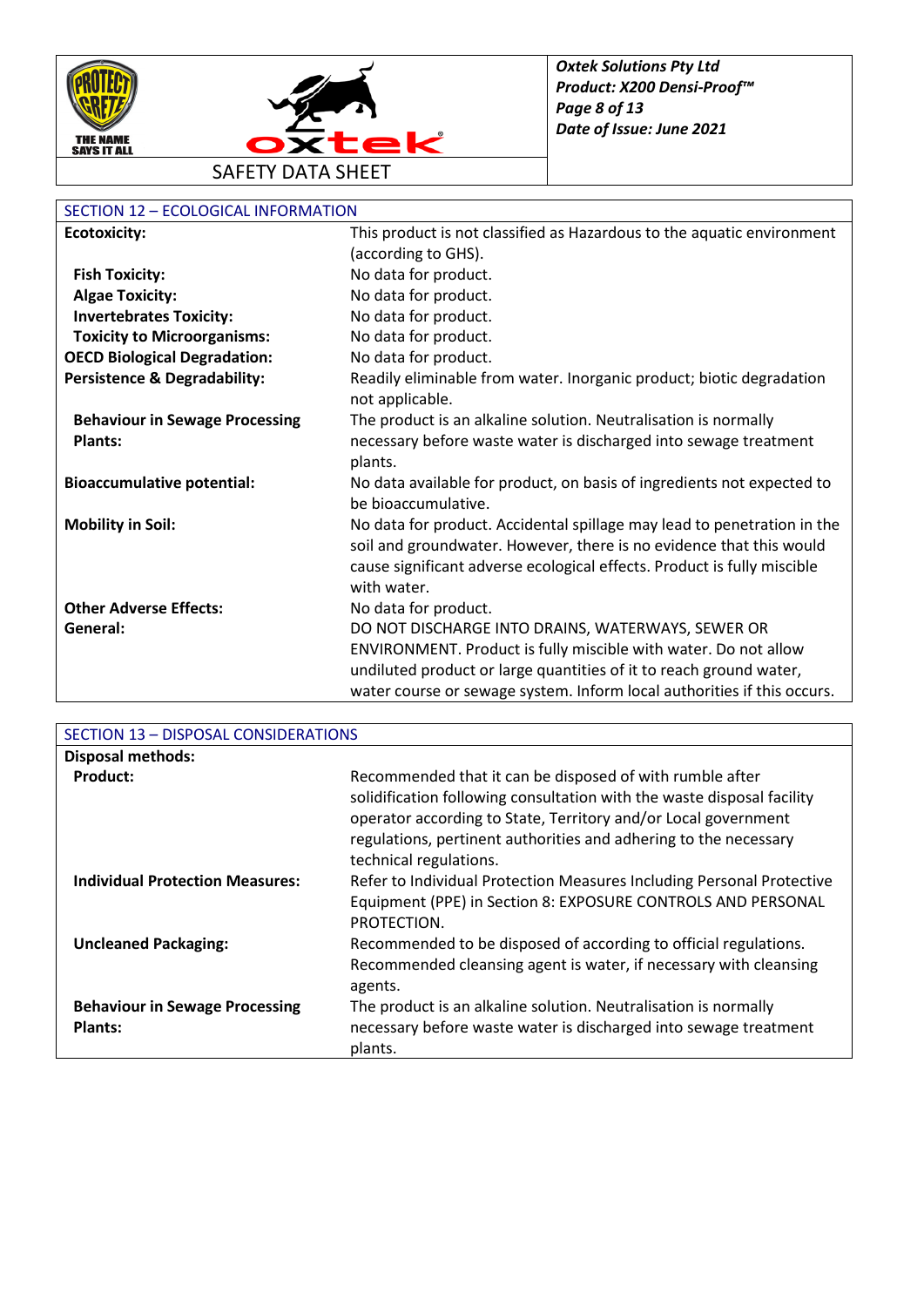



### SECTION 14 – TRANSPORT INFORMATION

| Road & Rail Transport:            | This product is not classified as DANGEROUS GOODS according to the     |
|-----------------------------------|------------------------------------------------------------------------|
|                                   | Australian Code for the Transport of Dangerous Goods by Road and       |
|                                   | Rail, and the Land Transport Rule: Dangerous Goods 2005 (New           |
|                                   | Zealand).                                                              |
| <b>UN Number:</b>                 | Not applicable.                                                        |
| <b>UN Proper Shipping Name or</b> | Not applicable.                                                        |
| <b>Technical Name:</b>            |                                                                        |
| <b>ADG Class:</b>                 | Not applicable.                                                        |
| <b>Packing Group:</b>             | Not applicable.                                                        |
| <b>HAZCHEM Code:</b>              | Not applicable.                                                        |
| <b>AERGB:</b>                     | Not applicable.                                                        |
| IERG:                             | Not applicable.                                                        |
| <b>Marine Transport:</b>          | This material is not classified as DANGEROUS GOODS and is not          |
|                                   | classified as a MARINE POLLUTANT by the criteria of the International  |
|                                   | Maritime Dangerous Goods Code (IMDG Code) for transport by sea.        |
| <b>UN Number:</b>                 | Not applicable.                                                        |
| <b>UN Proper Shipping Name or</b> | Not applicable.                                                        |
| <b>Technical Name:</b>            |                                                                        |
| <b>IMDG Class:</b>                | Not applicable.                                                        |
| <b>Packing Group:</b>             | Not applicable.                                                        |
| <b>Air Transport:</b>             | This material is not classified as DANGEROUS GOODS, by the criteria of |
|                                   | the International Air Transport Association (IATA) Dangerous Goods     |
|                                   | Regulations for transport by air.                                      |
| <b>UN Number:</b>                 | Not applicable.                                                        |
| <b>UN Proper Shipping Name or</b> | Not applicable.                                                        |
| <b>Technical Name:</b>            |                                                                        |
| <b>IATA Class:</b>                | Not applicable.                                                        |
| <b>Packing Group:</b>             | Not applicable.                                                        |
| <b>Class Label:</b>               | Not applicable.                                                        |

#### SECTION 15 – REGULATORY INFORMATION

| <b>Australian Standards:</b> | AS/NZS 1337.1:2010: Personal eye protection - Eye and face protectors |
|------------------------------|-----------------------------------------------------------------------|
|                              | for occupational applications.                                        |
|                              | AS/NZS 1715:2009: Selection, use and maintenance of respiratory       |
|                              | protective equipment.                                                 |
|                              | AS/NZS 1716:2012: Respiratory protective devices.                     |
|                              | AS 1940:2017: The storage and handling of flammable and               |
|                              | combustible liquids.                                                  |
|                              | AS/NZS 2161.1:2000: Occupational protective gloves: Selection, use    |
|                              | and maintenance.                                                      |
|                              | AS/NZS 2161.2:2005: Occupational protective gloves: General           |
|                              | requirements.                                                         |
|                              | AS/NZS 2161.10.1:2005: Occupational protective gloves: Protective     |
|                              | gloves against chemicals and micro-organisms -Terminology and         |
|                              | performance requirements.                                             |
|                              | AS/NZS 2161.10.2:2005: Occupational protective gloves: Protective     |
|                              | gloves against chemicals and micro-organisms-Determination of         |
|                              | resistance to penetration.                                            |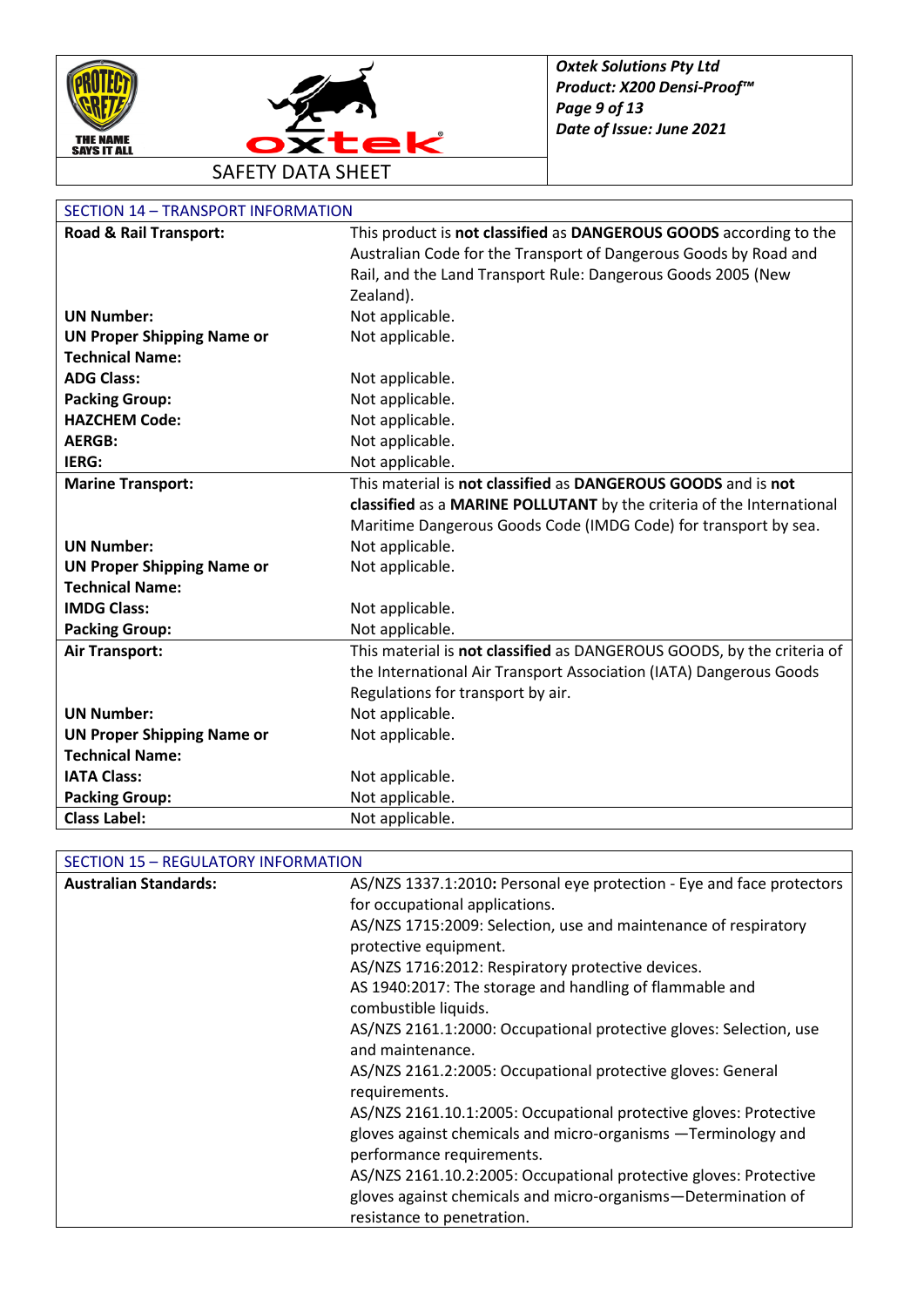



SECTION 15 – REGULATORY INFORMATION (CONTINUED) [AS/NZS 2161.10.3:2005:](http://www.saiglobal.com/shop/Script/Details.asp?DocN=AS0733765807AT) Occupational protective gloves: Protective gloves against chemicals and micro-organisms—Determination of resistance to permeation by chemicals. AS/NZS 2210.1:2010: Safety, protective and occupational footwear - Guide to selection, care and use. AS/NZS 2210.2:2009: Occupational protective footwear - Test methods (ISO 20344:2004, MOD). AS/NZS 2210.4:2009: Occupational protective footwear - Specification for protective footwear (ISO 20346:2004, MOD). AS/NZS 4501.1:2008: Occupational protective clothing - Guidelines on the selection, use, care and maintenance of protective clothing. AS/NZS 4501.2:2006: Occupational protective clothing - General requirements. **SUSMP:** No Poisons Schedule number allocated. **HSNO:** This product is **not classified** as **HAZARDOUS** according to the New Zealand Hazardous Substances (Hazard Classification) Notice 2020, and therefore does not require any ERMA Register Approval Number. **NZIoC:** All ingredients present on NZIoC.

#### SECTION 16 – OTHER INFORMATION **Acronyms and Comments: ACGIH:** American Conference of Industrial Hygienists. ADG Code: Australian Code for the Transport of Dangerous Goods by Road and Rail. **AERGB:** Australian Emergency Response Guide Book (2018). **AICIS:** Australian Industrial Chemicals Introduction Scheme which replaced National Industrial Chemicals Notification and Assessment Scheme (NICNAS. AS: Standards issued by Standards Australia, GPO Box 476, Sydney NSW 2001, Australia. AS/NZ: Standards issued by Standards Australia, GPO Box 476, Sydney NSW 2001, Australia and Standards New Zealand, Private Bag 2439 Wellington 6140, New Zealand. **ATE:** Acute Toxicity Estimate according to the Globally Harmonized System of Classification and Labelling of Chemicals (GHS). **BEI:** Biological Exposure Indices published by the Conference of Governmental Industrial Hygienists (ACGIH), 1330 Kemper Meadow Drive, Cincinnati, OH 45240-4148, USA. **CAS Number:** Chemical Abstracts Service Registry Number. **EPA:** The Environmental Protection Authority (EPA) in New Zealand is responsible for national environmental regulatory functions currently spread across Government. It processes matters of national significance under the Resource Management Act, undertakes all functions under the HSNO Act, undertakes permitting and exemption functions under the Ozone Layer Protection Act, permitting functions relating to the import and export of hazardous waste, and advises on the development of National Environmental Standards.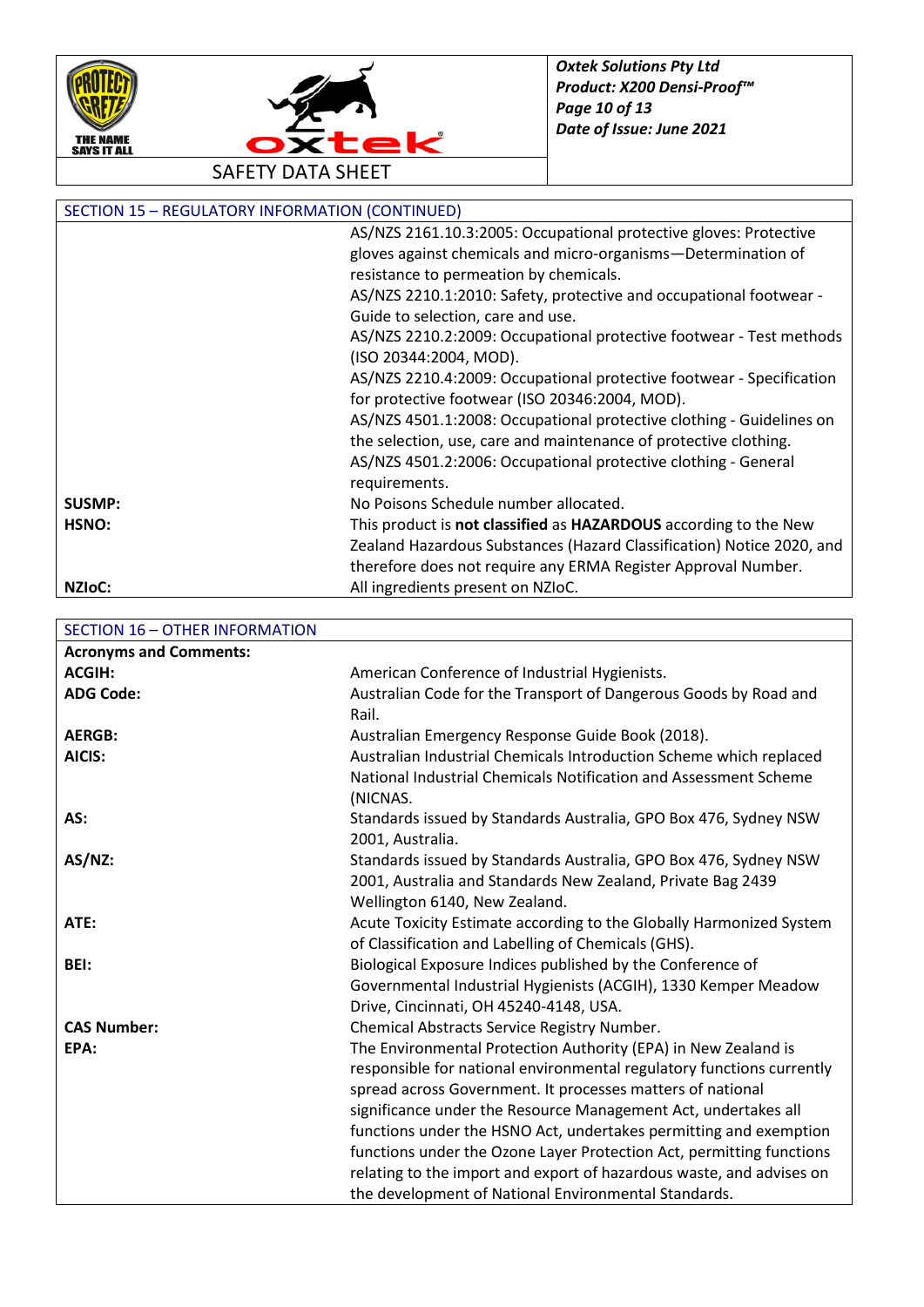



SAFETY DATA SHEET

| <b>SECTION 16 - OTHER INFORMATION (CONTINUED)</b> |                                                                                                  |
|---------------------------------------------------|--------------------------------------------------------------------------------------------------|
| ERMA:                                             | Environmental Risk Management Authority in New Zealand, now                                      |
|                                                   | replaced by EPA.                                                                                 |
| GHS:                                              | Globally Harmonized System of Classification and Labelling of                                    |
|                                                   | Chemicals, a globally harmonized system for classification and labelling                         |
|                                                   | of chemicals proposed by the United Nations.                                                     |
| <b>HAZCHEM:</b>                                   | An emergency action code of numbers and letters which gives                                      |
|                                                   | information to emergency services.                                                               |
| <b>HSNO</b>                                       | The Hazardous Substances and New Organisms Act in New Zealand is                                 |
|                                                   | administered by the EPA, and covers all Hazardous Substances and                                 |
|                                                   | New Organisms.                                                                                   |
| IARC:                                             | International Agency for Research on Cancer.                                                     |
| IERG:                                             | Dangerous Goods Initial Emergency Response Guide (SAA/SNZ HB                                     |
|                                                   | 76:2010 Standards New Zealand Handbook).                                                         |
| IMDG:                                             | International Maritime Dangerous Goods Code for transport by sea.                                |
| LC/LD:                                            | The median lethal dose, LD <sub>50</sub> (abbreviation for "lethal dose, 50%"), LC <sub>50</sub> |
|                                                   | (lethal concentration, 50%) is the dose required to kill half the                                |
|                                                   | members of a tested population after a specified test duration. LD <sub>50</sub>                 |
|                                                   | figures are frequently used as a general indicator of a substance's                              |
|                                                   | acute toxicity.                                                                                  |
| <b>NOEC:</b>                                      | No-Observed-Effect-Concentration. The highest concentration of                                   |
|                                                   | toxicant to which organisms are exposed in a full life-cycle or partial                          |
|                                                   | life-cycle (short-term) test, that causes no observable adverse effects                          |
|                                                   | on the test organisms (i.e., the highest concentration of toxicant in                            |
|                                                   | which the values for the observed responses are not statistically                                |
|                                                   | significantly different from the controls).                                                      |
| <b>NOEL:</b>                                      | No-Observable-Effect-Level. It is the greatest concentration or amount                           |
|                                                   | of a substance, found by experiment or observation, that causes no                               |
|                                                   | alterations of morphology, functional capacity, growth, development,                             |
|                                                   | or life span of target organisms distinguishable from those observed in                          |
|                                                   | normal (control) organisms of the same species and strain under the                              |
|                                                   | same defined conditions of exposure.                                                             |
| NTP:                                              | National Toxicology Program (USA Department of Health and Human                                  |
|                                                   | Services).                                                                                       |
| <b>NZIOC:</b>                                     | The New Zealand Inventory of Chemicals is a database of all the                                  |
|                                                   | hazardous chemical components of products approved under group                                   |
|                                                   | standards. It also includes a number of non-hazardous chemical                                   |
|                                                   | components.                                                                                      |
| NZS:                                              | New Zealand Standards which are available from Standards New                                     |
|                                                   | Zealand, Private Bag 2439, Wellington 6140 New Zealand.                                          |
| OSHA:                                             | Occupational Safety and Health Administration (USA).                                             |
| PPE:                                              | Personal Protective Equipment.                                                                   |
| SAA:                                              | Australian Standards which are available from SAI Global Limited,                                |
|                                                   | Information Services, GPO Box 5420, Sydney NSW 2001.                                             |
| Safe Work Australia:                              | Safe Work Australia was formerly the Australian Safety and                                       |
|                                                   | Compensation Council, which included the National Occupational                                   |
|                                                   | Health and Safety Commission (NOHSC).                                                            |
| SDS:                                              | Safety Data Sheet.                                                                               |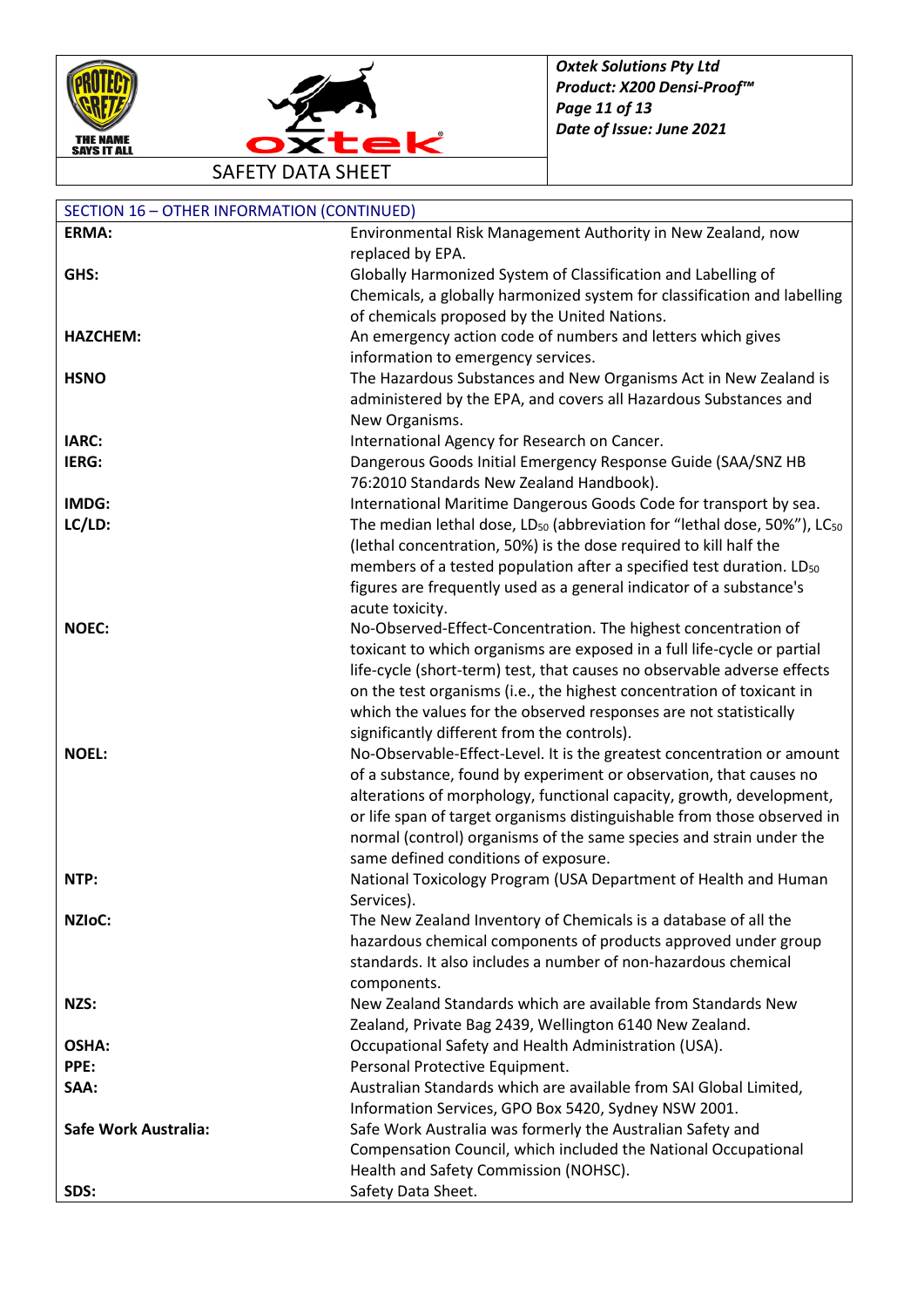



| <b>SECTION 16 - OTHER INFORMATION (CONTINUED)</b> |                                                                            |  |
|---------------------------------------------------|----------------------------------------------------------------------------|--|
| STEL:                                             | Exposure standard - short term exposure limit, a 15-minute TWA             |  |
|                                                   | exposure which should not be exceeded at any time during a working         |  |
|                                                   | day even if the eight-hour TWA average is within the TWA exposure          |  |
|                                                   | standard. Exposures at the STEL should not be longer than 15 minutes       |  |
|                                                   | and should not be repeated more than four times per day. There             |  |
|                                                   | should be at least 60 minutes between successive exposures at the          |  |
|                                                   | STEL. According to current knowledge this concentration should             |  |
|                                                   | neither impair the health of, nor cause undue discomfort to, nearly all    |  |
|                                                   | workers.                                                                   |  |
| <b>SUSMP:</b>                                     | Standard for the Uniform Scheduling of Medicines and Poisons.              |  |
| $TDL0$ :                                          | Total Dose Low means the smallest deadly dose, which caused a toxic        |  |
|                                                   | or other harmful effect after application on humans or animal.             |  |
| TWA:                                              | Exposure standard - time-weighted average, the average airborne            |  |
|                                                   | concentration of a particular substance when calculated over a normal      |  |
|                                                   | eight hour working day, for a five-day working week.                       |  |
| <b>UK HSE:</b>                                    | United Kingdom Health and Safety Executive.                                |  |
| <b>UN Number:</b>                                 | <b>United Nations Number.</b>                                              |  |
| WHS:                                              | Model work health and safety legislation introduced by the Australian      |  |
|                                                   | government which consists of an integrated package of a model Work         |  |
|                                                   | Health and Safety (WHS) Act, supported by model Work Health and            |  |
|                                                   | Safety (WHS) Regulations, model Codes of Practice and a National           |  |
|                                                   | Compliance and Enforcement Policy. The WHS Regulations implement           |  |
|                                                   | a new system of chemical hazard classification, labelling and safety       |  |
|                                                   | data sheet requirements based on the GHS.                                  |  |
| <b>Issue Date:</b>                                | 15 June 2021.                                                              |  |
| <b>Supersedes Issue Date:</b>                     | New Issue.                                                                 |  |
| <b>Revision Information:</b>                      | New Issue.                                                                 |  |
| <b>Contact Point:</b>                             | Regulatory Affairs Manager.                                                |  |
| Telephone:                                        | (+61 3) 9798 7534 (Australia).                                             |  |
| Note:                                             | Safety Data Sheets are updated frequently. Please ensure that you          |  |
|                                                   | have a current copy.                                                       |  |
| <b>Disclaimer:</b>                                | This SDS summarises at the date of issue our best knowledge of the         |  |
|                                                   | health and safety hazard information of this product, and in particular    |  |
|                                                   | how to safely handle and use this product in the workplace. Since          |  |
|                                                   | Oxtek Solutions Pty Ltd cannot anticipate or control the conditions        |  |
|                                                   | under which the product may be used, each user must, prior to usage,       |  |
|                                                   | review this SDS in the context of how the user intends to handle and       |  |
|                                                   | use the product in the workplace. This SDS does not represent a            |  |
|                                                   | guarantee for the properties of the product(s) described in terms of       |  |
|                                                   | the legal warranty regulations. If clarification or further information is |  |
|                                                   | needed to ensure that an appropriate assessment can be made, the           |  |
|                                                   | user should contact this company.                                          |  |